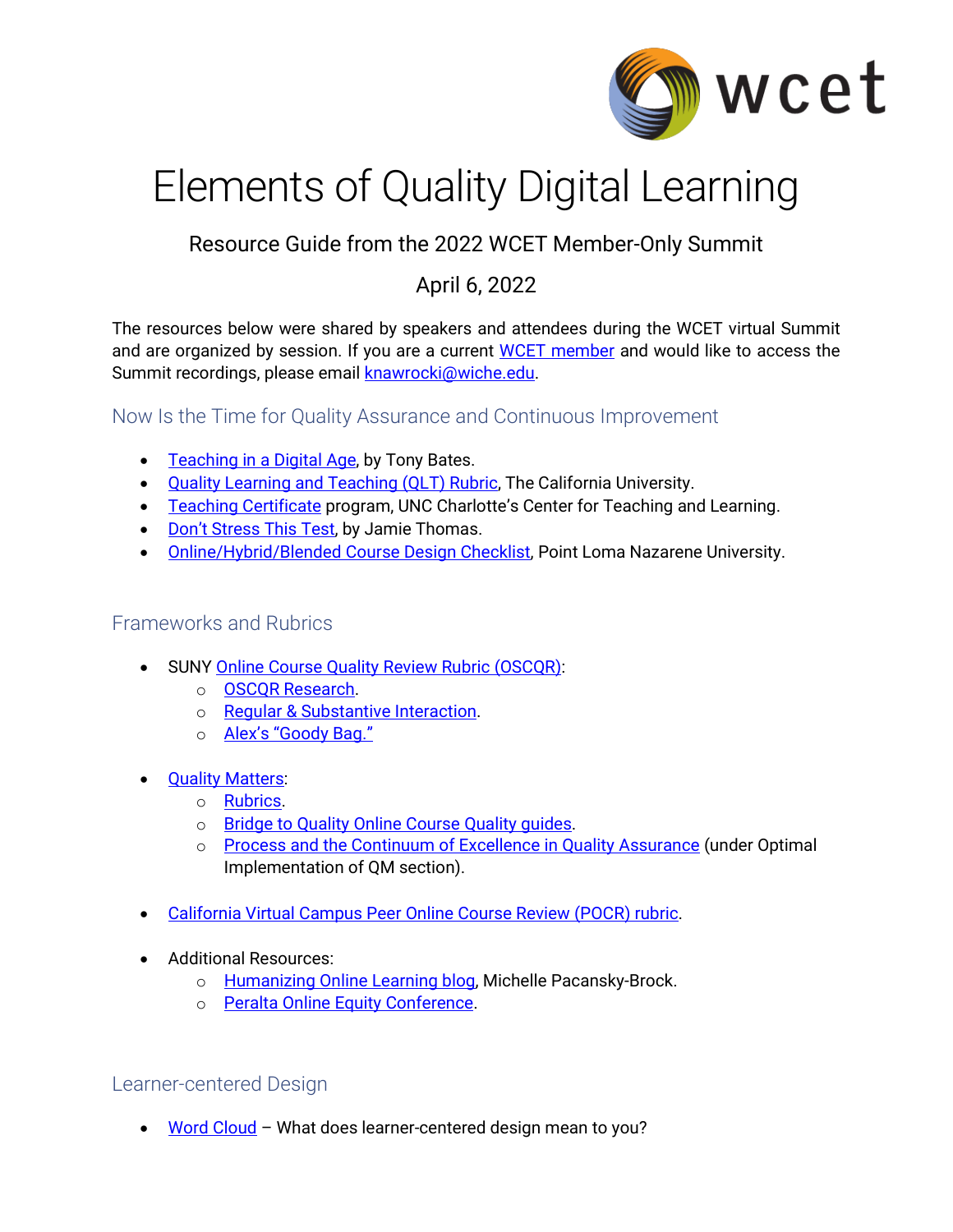- Miro board collaboration ideas for community, contextualization, agency, and inclusive/equitable practices.
	- o **[Exported from April 6th.](https://custom.cvent.com/2CB88728B56B4B68ACC7766F29845219/files/7864e8e2a9aa4e7cbb2019ef5e81cc6a.jpg)**
	- o [Link to add your own](https://miro.com/app/board/uXjVOANkU-c=/?invite_link_id=449870006879) thoughts.
- WCET [Frontiers Pod,](https://wcet.wiche.edu/resources/?publication-type=569) hosted by Elaine Villanueva Bernal.
- [Equitizing Your Syllabus: 6 Tips from Faculty,](https://www.everylearnereverywhere.org/blog/equitizing-your-syllabus-6-tips-from-faculty/) Every Learner Everywhere.
- [Advancing Inclusion and Anti-Racism in the College Classroom,](https://zenodo.org/record/5874656#.Yk2whS-B1qs) University of California, Berkeley and the Department of Environmental Science, Policy, and Management.
- Speak Up! Creative and Engaging Ways to get Student Talking, OER Commons.
- [Discord,](https://discord.com/) [How to Use Discord for Your Classroom.](https://support.discord.com/hc/en-us/articles/360040613072-How-to-Use-Discord-for-Your-Classroom)
- [Academic Ableism,](https://www.jstor.org/stable/j.ctvr33d50) Jay Timothy Dolmage.
- [Climate and Economic Justice Screening Tool,](https://screeningtool.geoplatform.gov/en/) Council on Environmental Quality.
- Arizona State University:
	- o [Applied Concept Exercise.](https://docs.google.com/document/d/17ISrYE0kpswTY5E9XHZVyEpqq9au5rTw/edit?usp=sharing&ouid=117014939654374023901&rtpof=true&sd=true)
	- o [BIO100 Student Introduction Video](https://drive.google.com/file/d/0B3a9ZeaHvJnHTk9EanJkbUY0cHM/view?usp=sharing&resourcekey=0-OxiYBVywUkuC07IIhp6rsQ) (introducing active learning).
- [UN Sustainable Development Goal for Education.](https://www.un.org/sustainabledevelopment/education/)

Teaching Effectiveness Online

- Podcasts/Videos:
	- o [How Can Instructional Designers Help You?](https://soundcloud.com/ibd_podcast/season-01-episode-03-how-can-instructional-designers-help-you) Instruction By Design.
	- o [Think UDL.](https://thinkudl.org/)
	- o [The eLearning Coach](https://theelearningcoach.com/) by Connie Melamed.
	- o ["Assessment"](https://teaforteaching.com/26-assessment) episode #26, Tea for Teaching.
	- o [peerScholar.](https://videos.peerscholar.com/)
- University of Central Florida:
	- o [BlendKit Course.](http://bit.ly/blendkit_diy)
	- o [Teaching Online Preparation Toolkit \(TOPkit\).](http://topkit.org/)
	- o [Feedback](https://topr.online.ucf.edu/?s=feedback) resources, Teaching Online Pedagogical Repository (TOPR).
	- o Active Learning Across Modalities: Techniques for Fostering Active Learning in [Online Courses,](https://cdl.ucf.edu/faculty-seminar22/) Faculty Seminars in Online Teaching.
- Dallas College:
	- o [Caring Campus Self-Paced Modules.](https://custom.cvent.com/2CB88728B56B4B68ACC7766F29845219/files/1cef973439174250b12f91d8883a8d30.pdf)
	- o [Online Teaching Framework.](https://custom.cvent.com/2CB88728B56B4B68ACC7766F29845219/files/16db290f0e224d5da9e890d6c3706ae9.pdf)
	- o [Mid-semester Reflection.](https://custom.cvent.com/2CB88728B56B4B68ACC7766F29845219/files/044095cde11d45258391dc5e7e16179b.pdf)
	- $\circ$  [Grade Progress Form](https://docs.google.com/forms/d/10EKrAw67XjUh1YSBBdhZchIMgZF0VH97zEwxQhXvcns/viewform?edit_requested=true)  download and edit to use.
- DETA
	- o [Instructional Characteristics and Student Outcomes.](https://detaresearch.org/news-events/publications/instructional-characteristics-and-student-outcomes/)
	- o [Research Review of EdTech and Student Success for Racial and Ethnic Groups](https://wcet.wiche.edu/frontiers/2021/05/17/new-report-research-review-of-edtech-student-success-racial-and-ethnic-groups/) (with WCET).